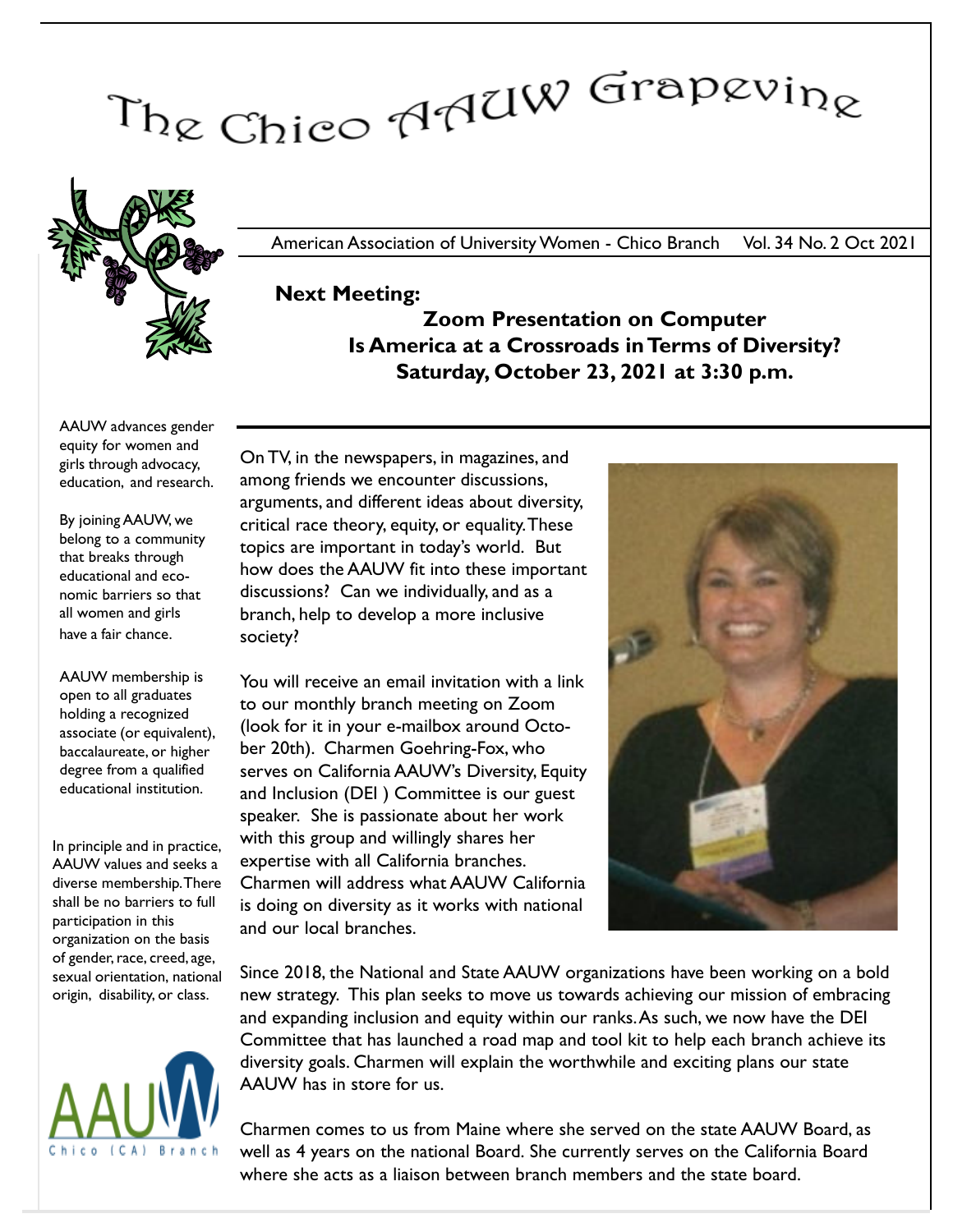# Message from the President

#### Branch Officers

President - Jan Britton Vice President - Sue Blizman Membership - Lyn Smith Finance - Pam Bodnar Secretary - Maria Elena Ramirez Newsletter Editor - Jana Lawton Public Policy - Carol Holzgrafe Tech Trek Coordinator - Joan Cleveland Technology - Helen Gesick Historian historian needed

> Sounds like fun. Could a cat get a Secret Sister?



The progress of COVID-19 in our community has once again left us casting about for the most appropriate response to holding some of the meetings and projects we had planned this year. The official policy from our Association is printed on the following page. In short, we seem to be able to do what members are comfortable doing, with safety precautions in place. The Chico AAUW Board wants to hear from you regarding your interest in some social engagement opportunities! If enough members respond positively, we will proceed with our planning. If not, they will be cancelled and we'll try again next year.

Please take the time to consider the following two options and then respond to me if you're interested. No need to respond if you don't want to participate. You can elect to respond to one or both of the two options.

#### Question 1 - Are you interested in attending a holiday party if everyone in attendance has been vaccinated?

After two years of not having an indoor face-to-face gathering, we wanted to offer members a chance to celebrate the season with their AAUW friends on Saturday, December 4, from 2 to 5 p.m. Held in the spacious social hall at St John's Episcopal Church at 2341 Floral Avenue in Chico, there is plenty of room for social distancing, entertainment, and serving finger foods and drinks. We need a response no later than October 18 in order to reserve the social hall.

#### Question 2 - Would you like to participate in a Secret Sisters exchange with other AAUW members?

Everyone who signs up will be given the name of another AAUW member. Over the course of six weeks, ending in early December, you can gift your secret sister with any kind of weekly surprises you can come up with: sharing books, poetry, cards, flowers, music, etc. Last year's participants were very creative with their surprises and very crafty with their modes of delivery to avoid revealing their identities ahead of time. We hope you'll join in the fun this year.

Please email your answers to Jan Britton: brittonadv@comcast.net Or send your answers to: Jan Britton, P.O. Box 1498, Chico, CA 95927. Make sure you name is included in your response.

Jan Britton President Chico AAUW

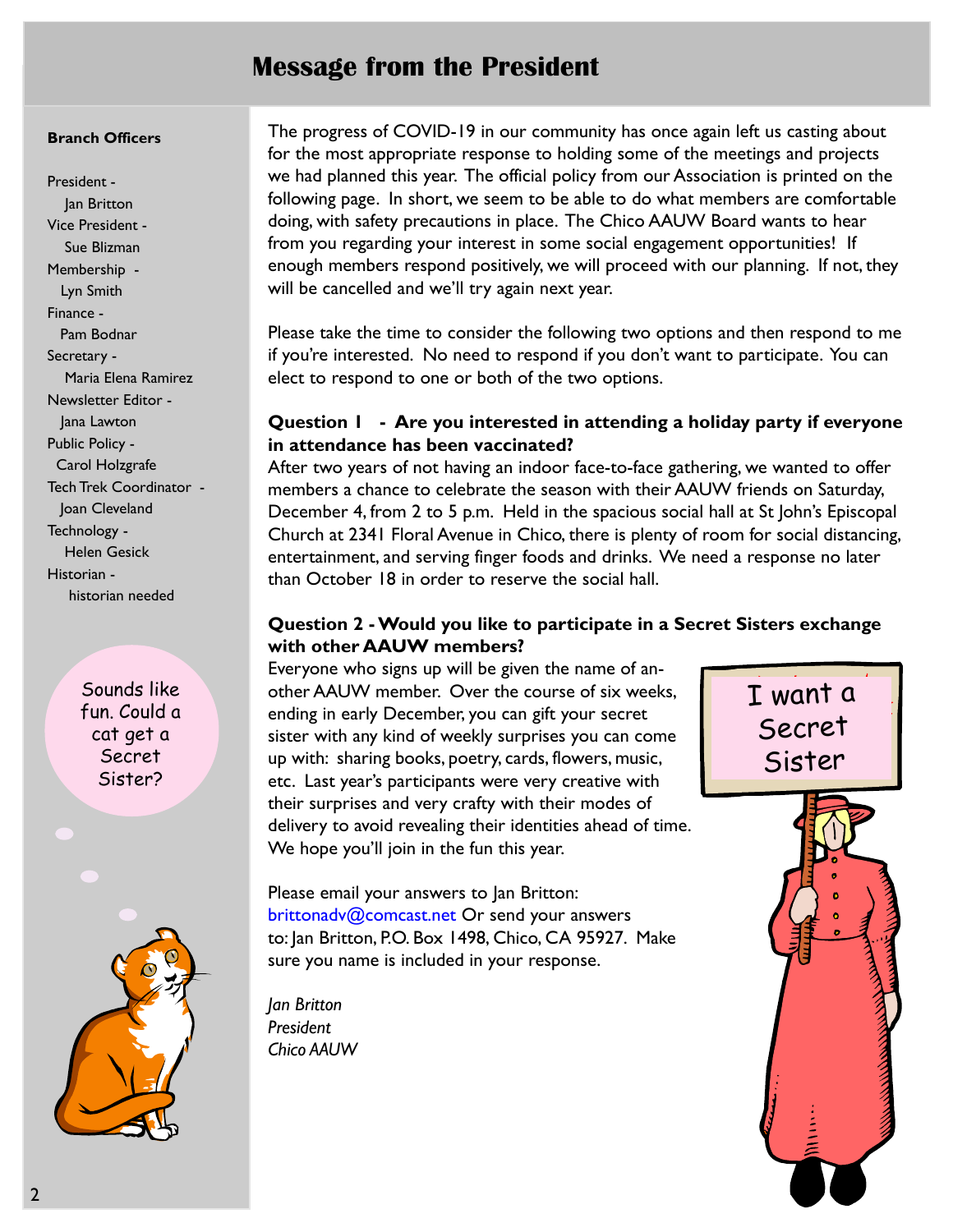# Branch News and Notes

AAUW **Policy** on In-Person **Meetings** 

Recap of Tech Trek Virtual Camp

#### The CHICO GRAPE-

VINE is published by the Chico Branch of AAUW. Items for inclusion can be mailed to Jana Lawton, newsletter editor, 1112 Bidwell Avenue, Chico, CA 95926 or e-mailed to jdlawton72@gmail.com (preferred)

#### To Meet or Not to Meet – that is the question

If you are planning your interest group or branch meetings, what follows is the policy from AAUW National. They would prefer virtual meetings but realize that we really – really – want to be together. So, we may have in-person meetings IF

- 1. everyone attending is vaccinated, (It is perfectly legal to ask; it is not legal to ask "why not", so don't.)
- 2. possible, we offer a hybrid (Zoom) option for those who may have exemptions, and
- 3. we follow our state and local guidelines. Masking is, apparently, up to us and our state guidelines.What would make your attending members comfortable?

Carol Holzgrafe Director, AAUW CA Branch/Member Assistance

# A 2021 recap and a look to the future ...

Here are just a few outstanding statistics from our 2021 Virtual Camp:

- \* Over 600 girls participated
- \* 258 different schools represented
- \* 229 total volunteers, representing 10,000 volunteer hours
- \* 70% of volunteers were Tech Trek alumnae!
- \* 40 hours of STEM curriculum, most of which was hands-on learning
- \* Over 20 inspirational female STEM presenters and role models

NOTE: You can watch recordings of the speaker presentations: go directly to youtube.com and search for 2021 Tech Trek Inspiration Hour Speakers.

Participants learned valuable skills in coding and engineering design and earned a Certificate of Achievement. Additional workshops and speakers provided a wellrounded view of the vast opportunities in the fields of science, technology, engineering and math. Each girl prepared and shared a video to showcase her own tech invention!

In 2021, digital processes for nomination, application, and registration were introduced as part of a continuous improvement strategy to reduce paper records, and to simplify sharing information with those who need to know. 2022 will see their continued use, along with our personal interviews of each candidate.

The future of Tech Trek is in good hands. Both longtime and recent Tech Trek alumnae, branch members, and statewide leadership are stepping forward.A recent meeting of Branch Coordinators discussed the success of this year's Virtual Camp and the challenges that lie ahead. We are still awaiting word from university campus leadership as to whether Tech Trek will be allowed to hold in-person camps in 2022. Stay tuned!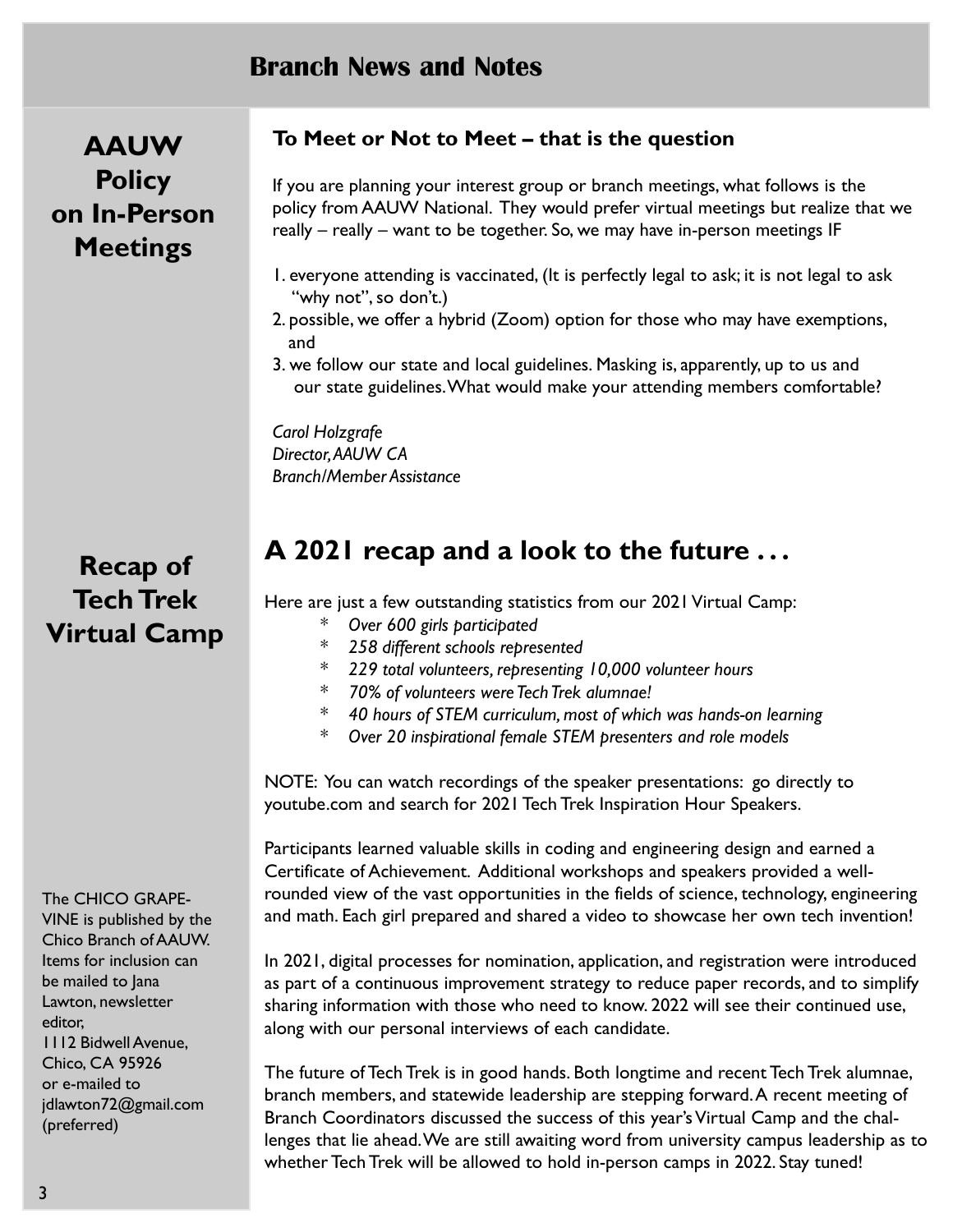## Member News and Notes

# NEW MEMBERS!

We want to, again, extend a warm welcome to our newest members **Janet** Rechtman, and Donna Van Wert and to thank Carol Krok for visiting with them and sharing these brief biographies with us. If you know of people who might want to become a member of the branch, pass on the contact information to me and I will follow up.

Lyn Smith, Membership Chair (530) 636-4984 or email to lindy\_48@yahoo.com

Janet Rechtman was born and raised in the Deep South (Alabama and Georgia). Janet retired from the University of Georgia after 40 years' experience as a volunteer leader and consultant to nonprofit organizations. She taught nonprofit and community leadership. Moving here in late 2018 to be close to family, she is already involved teaching classes for Osher Life Learning Institute (OLLI). She is also the Social Policy Chair for the League of Women Voters. Janet was once the recipient of an AAUW scholarship and shows her appreciation by supporting AAUW activities.

Janet enjoys walking with friends, crossword puzzles, growing herbs in her raised beds, traveling, and cooking. She is also involved with family and her grandchildren who live nearby. Like many of us, she too wonders how she became so involved after retirement!

A google search reveals articles Janet has written for the Chico News & Review. Her TOUCH THE SKY is a beautiful descriptive article on the connections we share.

You will all be delighted to meet and greet her when we resume normal contact. Carol looks forward to learning about the similarities and differences Janet is finding between living in the Deep South versus Northern California.

Our newest member, Donna Van Wert, hails from Concord, California where she spent most of her life. She has a varied background having worked in career technical education and moved on to become Executive Director of the Workforce Development Board of Contra Costa County. When you first chat with Donna, ask questions and you will learn the complexity and depth of her knowledge working for her former county. Calling herself a late bloomer, while working and raising a family, Donna went back to college at age 32, finishing her masters degree at 50.

Like many transplants to Chico, she and her husband moved here for family. Interestingly, her 3 children, raised in Concord, all gravitated to Chico over the years and are raising families in our lovely town. They are pursuing a wide range of careers from construction contractor to nursing, working for PBM and Build.com, and teaching. Happily, they are a very close-knit family and enjoy spending much of their time together.

Donna is an avid reader of historical fiction as well as enjoying books by Alice Walker and Rachel Maddow, to name a few. She looks forward to becoming involved in the community. Donna joined Newcomers, has an interest in politics, and in supporting people to find jobs they love.

Welcome to Chico AAUW. We're glad you joined us; you will both find much to love.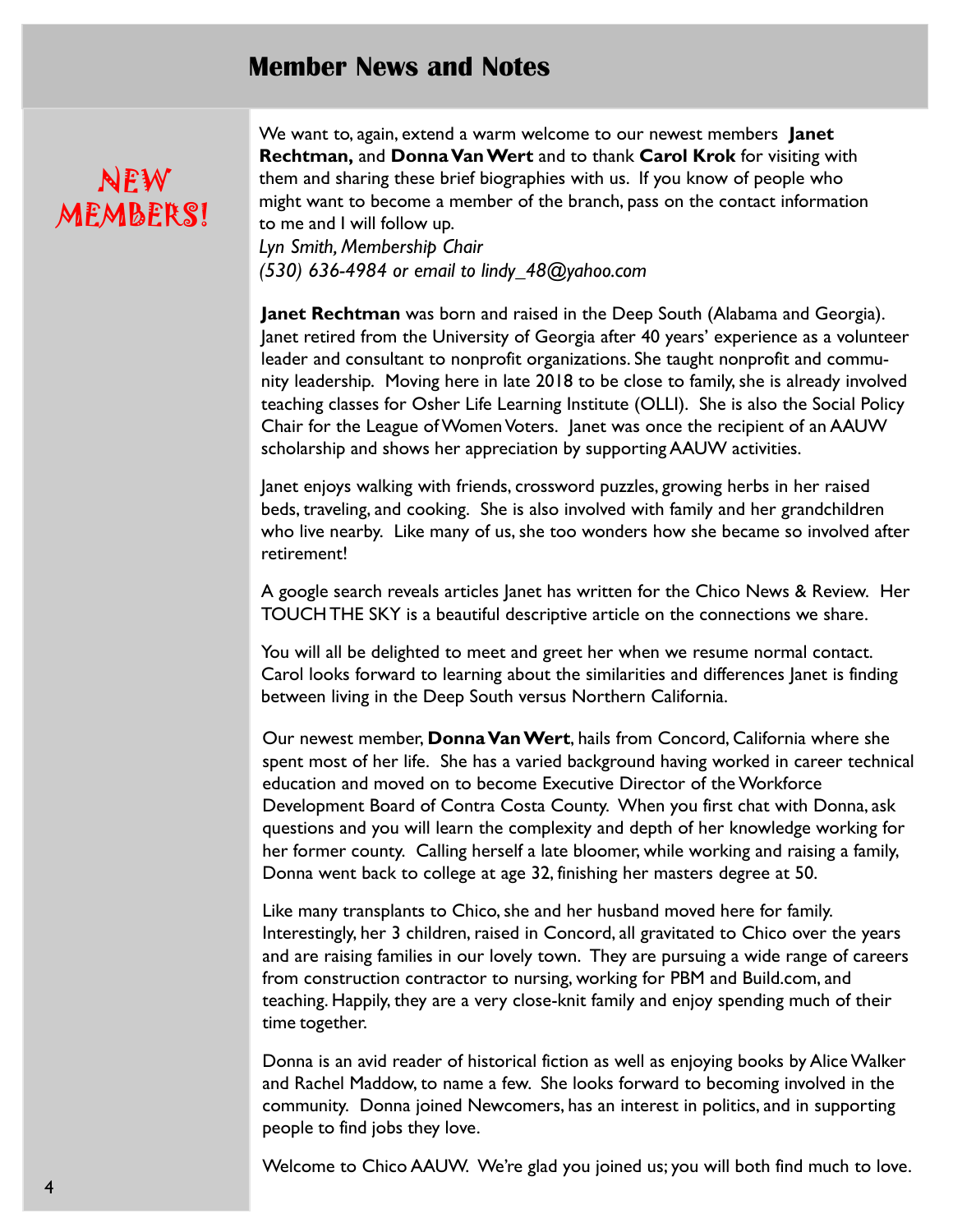# Interest Sections

#### New to AAUW?

Call a group leader for more information about a section you might find of interest. A few have reached capacity but most would welcome new members.



#### Les Flaneurs

Carol Holzgrafe - (530) 774-4009 The group usually meets Tuesdays, Thursdays, and/or Saturdays at 8:30 or 9:30 a.m. depending on the season. A walking/talking group of Chico and Paradise members who wander through local parks and neighborhoods - and sometimes farther afield - commenting on landscaping, architecture, and life, and getting exercise. Email or call for schedule if you might be interested. Carol Holzgrafe, carol@holzgrafe.com, (530) 874-6906 or Satsie Veith at (530) 570-3550.

Wine and Whine, the Fall Version Oct 20 - Join us at 5:30 p.m. at Grana's outdoor patio - corner of Wall Street and East Second St. The patio is shaded, comfortable and reasonably quiet. Nice wine list, shareable starters, good company.

Please contact Carol Holzgrafe, carol@holzgrafe.com if you plan to come. And bring a friend or relative. We are nice people.

#### Out to Lunch

Mary Huntsinger (530) 521-1323 Oct 14 - Pour House at 11:30 a.m. Located at 855 East Ave on the corner of East Avenue and Cohasset. Call Mary to make a reservation. Both Paradise and Chico branch members welcome.



Computer and iPad Group Helen Gesick (530) 570-5185 Meets 4th Tuesday at 2:00 p.m. Call Helen for Zoom information

#### Foreign Policy Discussion Group

.

Roxanne Ferry - 891-1722 All welcome. Group meets 4th Monday at 7 p.m. Oct 25 - The end of globalization? presented by Beth Tice. Hosted by Wendy Woods and Linda MacMichael at 900 Laburnam Ave. Note: We will be meeting outdoors on Linda's patio at 3 p.m. this month. New members are welcome.



#### Evening Book Discussion Group

Mary Huntsinger (530) 521-1323 Group meets at 7:00 p.m. on 2nd Tuesday Oct 12 - Call Mary or Jan Britton (530) 896-1240 for location and book selection this month.

#### Ethnic Writers Book Discussion Group

Severance Dolan 433-0258 All welcome! Group meets at 1:00 p.m. on 4th Wednesday Oct 27 - The Henna Artist by Alka Joshi. Hosted by Mary Huntsinger at 1366 Manzanita

#### Non-fiction Book Discussion Group

Group meets on 1st Friday at 10 a.m. Contact Susan Critchfield for Zoom info at (530) 519-3460. Group will continue to have Zoom sessions through the end of 2021.

#### Mystery Book Discussion Group

Denise Worth 343-5711 Group meets at 3 p.m. on 3rd Wednesday Oct 20 - The Ritual Bath by Faye Kellerman. Hosted by Denise Worth at 798 Sierra View Wy

#### Friday Book Discussion Group

Severance Dolan (530) 433-0258 Group meets at 10 a.m. on 4th Friday at Woodoak condominium club house located at 555 Vallombrosa

Oct 22 - For Whom the Bell Tolls by Ernest Hemingway. Seeking new members. Group reads both fiction and non fiction - coming up: The Secret History by Donna Tartt, Half Broke by Ginger Gaffney, Love and War in the Apennines by Eric Newby.